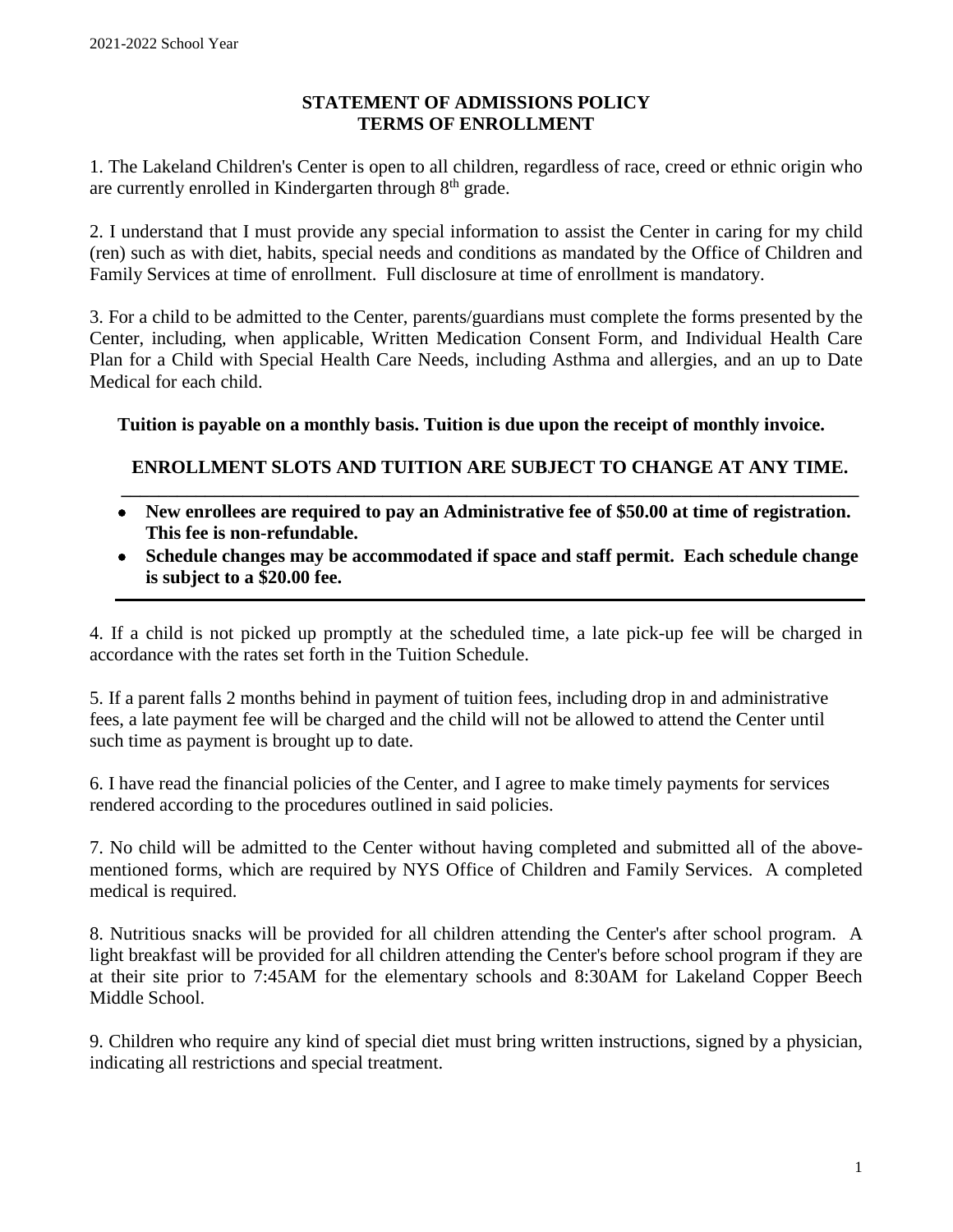10. The Center may not administer medication of any kind to children unless the proper Administration of Medication forms are completed, see attached form. As of January 2005, staff must be MAT certified (Medication Administration Trained) in order for any kind of medication to be administered. All Medication Consent Forms must be complete in order for medication to be administered by a MAT trained staff member.

11. The Center reserves the right to set standards of acceptable behavior in order to protect the rights and property of the children, staff, and Center. Non-conformity will result in a review of the child's behavior by the Site Supervisor and Executive Director. In consultation with the parents/guardians, appropriate action will be determined which will result in the best interests of all. A child whose behavior is injurious to others may be discharged from the Center at the discretion of the Board of Directors.

12. I assume full responsibility for my child (ren)'s transportation to and from the Center except when regular transportation is provided in the normal course of the school day by the Lakeland School District.

13. I give consent for my child to take part in field trips or excursions away from the facility under proper supervision. (Each trip will require a separate signature).

14. I give permission for the Lakeland Children's Center to seek emergency medical treatment at the New York-Presbyterian Hudson Valley Hospital (or alternate facility) for my child (ren) in the event that I cannot be contacted immediately.

15. I agree to provide The Lakeland Children's Center updated immunization and medical records, in addition to a health care plan which needs to be renewed annually, for my child (ren) to be kept current on file at the Center as required by law.

16. Parent Handbook and all Lakeland Children's Center policies, including weather-related delay chart and monthly newsletters, are accessible on our website, **[www.lakelandchildrens.com](http://www.lakelandchildrens.com/)**.

**I agree to follow the payment plan for the hours contracted above as computed in the tuition schedule. I have read the Statement of Admission Policy - Terms of Enrollment and other related information. I agree to all of the above conditions.**

If for a legal reason your child (ren) should not be picked up by a particular person, please be certain this information is on file with the Teacher. (Please forward any legal papers or court orders stating the restrictions regarding contact with the children at the Center and include a photo and general description of this person or persons. It is our policy that this information MUST be on file.).